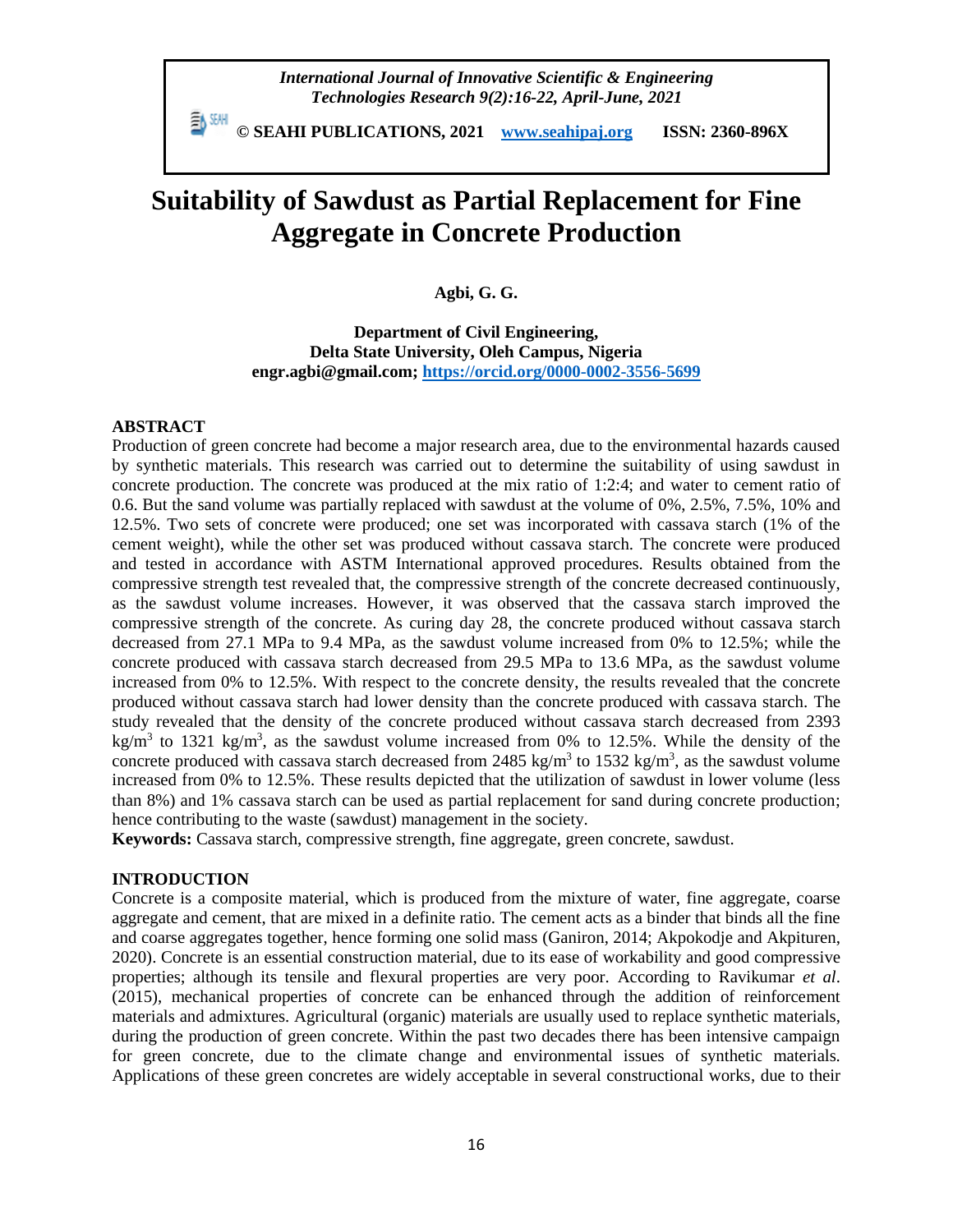environmental friendliness, light weight, cost effectiveness, and their appreciable structural properties (Uguru and Uyeri, 2018).

Availability of agricultural materials is widespread in the rural areas where they are produced; and proper disposal of their waste products often become a problem. Several researches had incorporated natural materials in the production of hybridized green concretes. Agbi and Uguru (2021) reported that the compressive strength of sandcete blocks made from recycled paper was increased, by the addition of cassava starch solution as organic admixture. Similarly, Akpokodje *et al*. (2020) observed that concrete produced with fresh cassava effluent developed higher compressive strength (29.57 MPa), compared to the concrete produced with fresh water that developed compressive strength of 27.18 MPa at curing day 56. Furthermore, Akpokodje and Uguru (2019) produced sandcrete blocks from cassava wastewater, and reported that the cassava wastewater had positive significant ( $p \le 0.05$ ) effect on the compressive strength and water absorption rate of the solid sandcrete blocks produced. According to Akpokodje and Uguru (2019), sandcrete blocks made from the cassava wastewater developed a compressive strength of 3.38 MPa at curing day 28; whereas, the sandcrete blocks produced with fresh water developed compressive strength of 2.04 MPa at curing day 28.

According to Akpokodje *et al.* (2019), although the incorporation of raffia palm fibre into concrete lower its flexural strength; its lower density and higher ductility made it good building materials, especially in areas that are not exposed to high moisture levels. Ali *et al*. (2012) reinforced concrete with coir fibre, and observed a declined in the reinforced concrete's static modulus of elasticity as the fibre volume increases. Aho and Ndububa (2015) investigated the impact of raffia palm fruit peel fibres on the mechanical properties of concrete; and observed that the concrete compressive strength decreased nonlinearly, as the fibre volume increases. But in contrast, the flexural strength of the increases with increased in the raffia palm fruit peel fibre; although, the flexural strengths were lower than the unreinforced concrete.

Sawdust which is a wood fine particle is a by-product of wood. It is used as sourced of fuel (charcoal briquettes) due to its flammability. Investigations into the partial or total replacement of fine aggregate with sawdust, during sandcrete of concrete production are ongoing. Oyedepo *et al*. (2014) investigated the influence of sawdust on the compressive properties of concrete, and reported that the compressive strength of the concrete decreases as the sawdust volume increased from 25% to 100%. The concrete produced with 25%, 75% and 100% sawdust as partial replacement for sand developed compressive strength of 14.15 N/mm<sup>2</sup>, 12.96 N/mm<sup>2</sup> and 11.93 N/mm<sup>2</sup>, respectively. Likewise, Nurul *et al.* (2019) studied the effectiveness of using sawdust as partial replacement for riverbed sand in concrete production. They reported that the compressive strength of the concrete declined from 57.69 15 N/mm<sup>2</sup> to 34.7 15 N/mm<sup>2</sup>, as the sawdust volume increased from 0% to 15%. Although several literatures have been reported on the utilization of sawdust as partial or total replacement for fine aggregate in concrete production; there is no recorded literature on the application of cassava starch as admixture, during the production of concrete from sawdust. Hence, this study used cassava starch as admixture to balance the knowledge gap with previous researches.

# **MATERIALS AND METHODS**

#### **Materials**

**Cement:** Ordinary Portland cement, with grade 42.5 was used for the concrete production.

**Water:** Borehole water was used for the concrete production.

**Fine aggregate:** The riverbed sand (fine aggregate) used for the concrete production was obtained from Ase River in Delta State, Nigeria.

**Coarse aggregate:** 20 mm crushed granite was used for the concrete production

**Sawdust:** The sawdust was obtained from a local sawmill in Delta State, Nigeria.

**Cassava starch:** The cassava starch was procured from a local market in Delta State, Nigeria.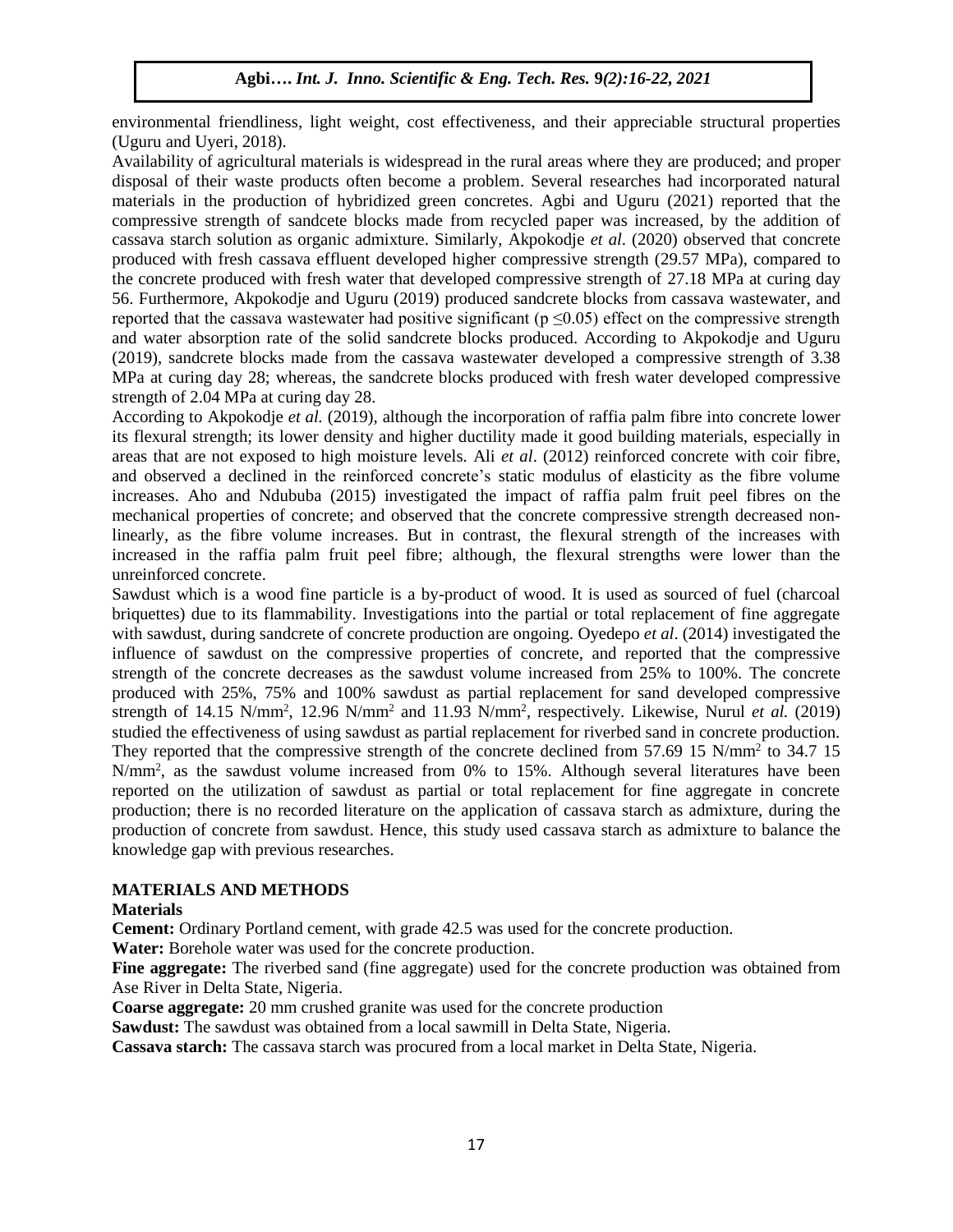#### **Method**

**Particle size grading:** The sieves analysis of the fine aggregates was determined in compliance with ASTM International (ASTM C136 / C136M – 19) procedures.

Mix ratio: A volumetric concrete mix ratio of 1:2:4 (cement: fine aggregate: coarse aggregate) and water to cement ratio of 0.6 were adopted for the concrete production. During the course of the concrete production, the sand was replaced with 0%, 2.5%, 7.5%, 10% and 12.5% of sawdust.

**Concrete Preparation:** Two sets of concrete were produced during the course of this study; one set was incorporated with cassava starch (1% of the cement weight), while the other set was produced without cassava starch. The constituent materials (cassava starch, sand, gravel, cement and water) were thoroughly mixed by using the mechanical mixing method. The cassava starch was dissolved in appropriate amount water (water  $-t_0$  – cement ratio), to be used for the concrete production to form a starch solution. After obtaining a near homogenous material, the freshly mixed concrete was filled into a standard mould (150 mm x 150m x 150 mm), in three layers. Each layer was then rammed thirty five times. Then the cast concrete cubes were covered and left under a shady for 24 hours, before they were removed from the moulds. All the concrete cubes produced were cured by total immersion in water.

**Compressive strength test:** The concrete cube compressive strength was determined in accordance with ASTM C109 / C109M (2020) procedure, by using the concrete Compression Testing Machine (Model: STYE 2000), manufactured in China. Then the concrete compressive strength of each cube was calculated from the expression presented in Equation 1 (Akpokodje *et al*., 2021).

*Compressive strength* = 
$$
\frac{C_{\text{rushing force}}}{E_{\text{ffective surface area of cube}}}
$$
(1)

**Density determination:** The concrete cube was weighed at curing day 28, by using an electronic weighing, having accuracy of 0.01. In addition, the three principal dimensions of the concrete cube were measured by using a digital vernier caliper, having accuracy of 0.01 mm. Then the density of concrete cube was calculated from the expression presented in Equation 2 (Esegbuyota *et al*., 2019).

## **RESULTS AND DISCUSSION**

#### **Particle size grading**

Result obtained from the particle size distribution of the sand used for the concrete production is presented in Figure 1. The result revealed that the sand was well graded and met the NIS 87:2000 recommended. ASTM D2487-11 state that if sand had uniformity coefficient (Cu) greater than 6 (Cu  $>$ 6), and fines particles less than 5% (fines  $<$  5%), the soil is considered well Graded, and preferable for concrete production (USCS, 2015; Akpokodje *et al*., 2021).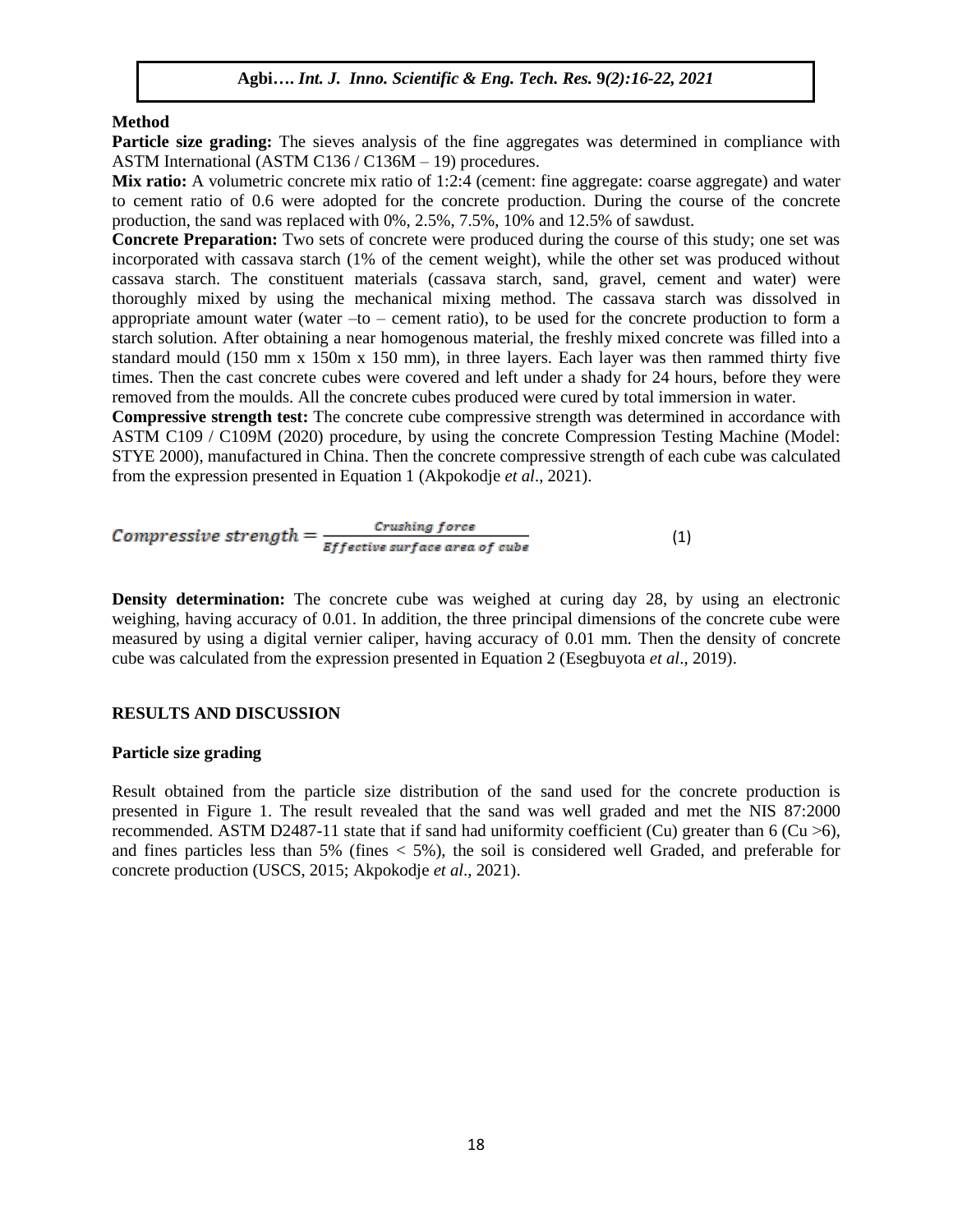

Figure 1: Particle size distribution curve and coefficient of uniformity value for fine aggregate used for the concrete production ( $Cu = 3$ ; Fines = 6.18).

#### **Compressive strength**

The results of the compressive strength of the concrete cubes are presented in Figure 2. As shown in Figure 2, the starch solution influenced the compressive strength of the concrete. It was observed from the results that, the sawdust had a negative effect on the compressive strength of the concrete produced. At the  $28<sup>th</sup>$  curing day, the compressive strength of the concrete declined non-linearly, as the sawdust volume increased from 0% to 12.5%. The results revealed that the compressive strength on the concrete decreased from 27.1 MPa to 9.4 MPa, as the sawdust volume increased from 0% to 12.5%. Similar results were obtained Ganiron (2014), when a declined in the compressive strength of concrete was observed, after the partial replacement of the fine aggregate with sawdust. Furthermore, the results revealed that the as the sawdust volume increased from 0% to 5%, the compressive strength declined by 38%; while as the sawdust volume increased from 0% to 5%, the compressive strength declined by 62%. The poor compressive strength witnessed as the sawdust volume increased from 5% to 12.5%, could be attributed to the poor bonding between the cement matrix and the sawdust filler; hence, creating maximum voids and weak interfacial adhesion in the process (Oghenerukewve and Uguru, 2018).

It was also observed from the results (Figure 2) that, the compressive strength of the concrete produced with cassava starch, was higher than the compressive strength of the concrete produced without cassava starch, regardless of the sawdust volume. This portrayed that cassava starch has the ability of enhancing the compressive strength of concrete. Similarly assertion was previously made by Akpokodje *et al.* (2020) and Akindahunsi and Uzoegbo (2015). According to Akindahunsi and Uzoegbo (2015), the compressive stregnt of concrete produced with 1% of cassava starch was 1.5% higher than the control concrete blocks. While Akpokodje *et al.* (2020) stated that cassava starch delayed the setting time of concrete produced from it; hence enhancing the concrete compressive strength as it ages. This study results had revealed that concrete produced with smaller sawdust volume (7.5%) and 1% cassava starch as admixture, met the minimum permissible of 17 MPa recommended for light weight concrete (Oyedepo *et al*., 2014); which are not exposed to harsh (e.g. high moisture levels) conditions.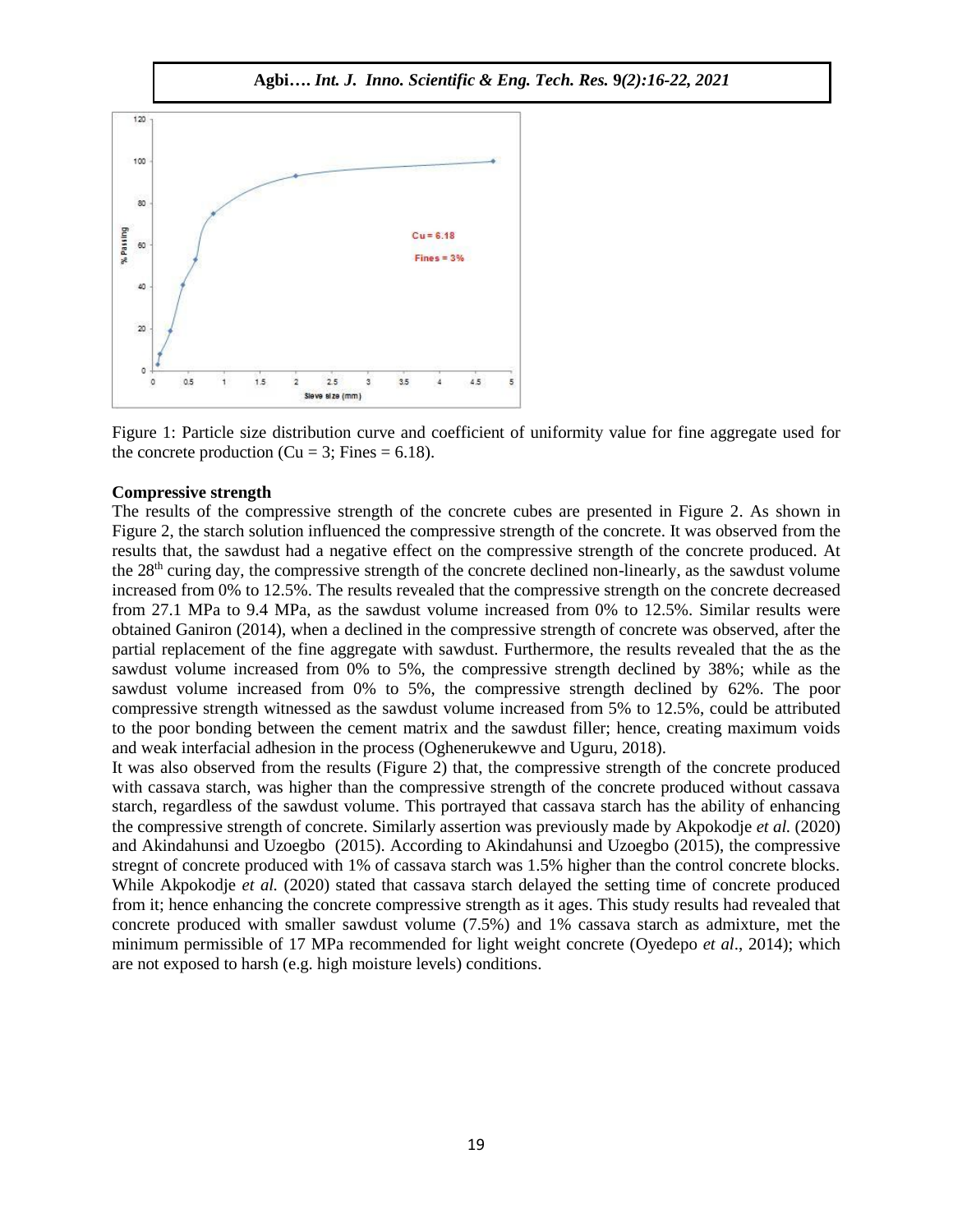



Figure 2: The compressive strength of the concrete at curing day 28

#### **Density**

The results of the concrete density are shown in Figure 3. As presented in Figure 3, the concrete density decreases with increased in the volume of the sawdust replacement, irrespective of the starch admixture added. The density of the concrete produced without cassava starch declined from 2393 kg/m<sup>3</sup> to 1321 kg/m<sup>3</sup>, as the sawdust volume increased from 0% to 12.5%. Likewise, the density of the concrete produced with cassava starch declined from 2485 kg/m<sup>3</sup> to 1523 kg/m<sup>3</sup>, as the sawdust volume increased from 0% to 12.5%. These results are similar to the previous results of Boob (2014), who reported that the density of sandcrete blocks produced with sawdust as partial replacement for sand, decreased from 2400 kg/m<sup>3</sup> to 1800 kg/m<sup>3</sup>, as the sawdust volume increase from 0% to 20%.

Regardless of the sawdust volume, it was observed from the result that the concrete produced with starch solution had higher density than the concrete produced without cassava starch solution. This portrayed that the cassava starch increases the density of the concrete cubes. This trend is similar to results obtained by previous researchers (Okafor, 2010; Abd *et al.,* 2016), who observed that the density of concrete generally increases with the addition of cassava starch into the concrete. This is because the cassava starch aids better compaction of the concrete; hence, increasing the concrete bulk density.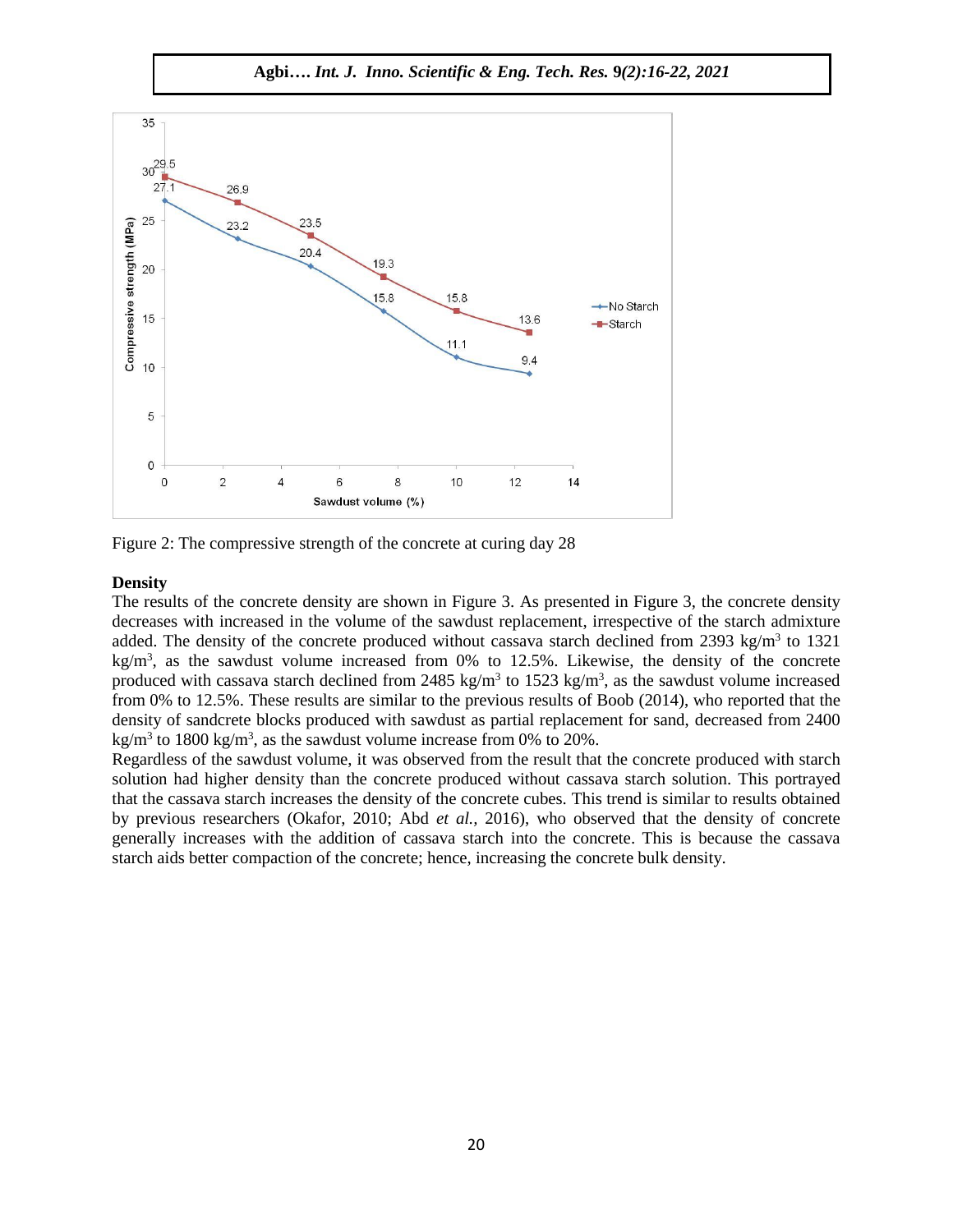

Figure 3: The concrete density at curing day 28

#### **CONCLUSION**

This research was carried out to evaluate the possibility of using sawdust as partial replacement of sand, in concrete production. Concrete cubes were produced with the partial replacement of sand, with sawdust at the rate of with 0%, 2.5%, 7.5%, 10% and 12.5% of sawdust. Regardless of the sawdust volume, two sets of the concrete were produced: one set was produced with cassava starch (1% of the cement weight); while the other set was produced without cassava starch. Both concrete sets were subjected to compressive strength tests, after 28 curing days. Results obtained from the compressive strength test revealed that, the sawdust decreased the compressive strength of the concrete. The compressive strength of the concrete decreased by 65%, as the sawdust volume increased from 0% to 12.5%. However, the addition of the cassava starch to the concrete enhances its compressive strength, as it does not only increase the concrete compressive strength, but prevent strength lost in the concrete as the sawdust volume increased from 0% to 12.5%. The results revealed that only 54% compressive strength of the concrete was lost, as the sawdust volume increased from 0% to 12.5%. In terms of the concrete density, the results depicted that the concrete density declined continuously, as the sawdust volume increased from 0% to 12.5%. However, it was observed that the concrete produced with cassava starch developed higher density, than the concrete produced without cassava starch. This study had revealed that smaller volume of sawdust (less than 8%) can be used as partial replacement for sand during concrete production, provided 1% of cassava starch can be added as admixture.

## **REFERENCES**

Abd SM, Hamood QY, Khamees AS, Ali ZH (2016). Effect of using corn starch as concrete admixture. *International Journal of Engineering Research and Science and Technology.* 5(3): 35-44

- Agbi GG, Uguru H. (2021). Assessing the impact of cassava starch on the structural properties of sandcete blocks produced from recycled paper. *Saudi J Eng Technol*, 6(5): 99-103.
- Aho IO, Ndububa EE. (2015). Compressive and flexural strength of cement mortar stabilized with raffia palm fruit peel (RPEP). *Global Journal of Engineering Research*, 4: 1-7